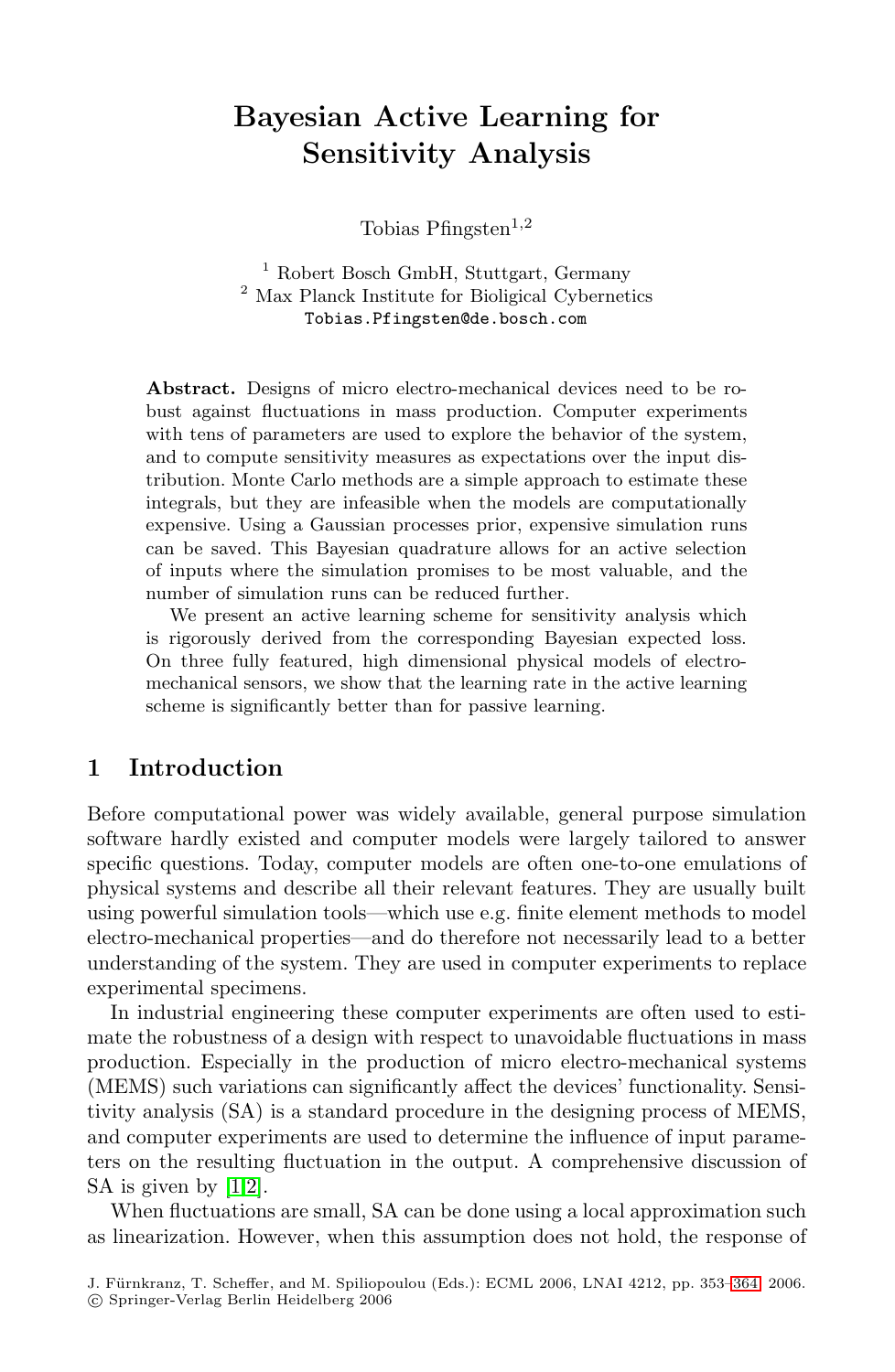the software needs to be explored over the whole range of parameter settings, and the sensitivity measures are given as expectations over the input distribution. R[eal](#page-11-2)istic models have tens of input parameters and the function cannot be evaluated on a regular grid. Hence, Monte Carlo (MC) methods are the most common approach for computing the expectations, where random samples from the input distribution replace the grid.

The convergence rate for MC methods is independent of the function's smooth[n](#page-11-3)ess and the input dimension. This is certainly a useful property, but if we can use prior information—e.g. when we know that the output is a smooth function of the input parameters—we can make more efficient use of the data and save valuable simulation runs. O'Hagan [3] proposes what he calls *Bayesian quadrature*, using a Gaussian process to model the output of the [sim](#page-11-4)ulation software, e.g. for SA [4]. Previous works have shown that, compared to MC, Bayesian quadrature can significantly improve the accuracy using the same number of randomly sampled simulation runs [2,5].

In Bayesian quadrature we are not restricted to using samples from the input distribution and we can thus evaluate the model where the output promises to be most informative. Random sampling corresponds to what is called passive learning in machine learning. Actively choosing promising inputs is known as active learning, which has been discussed as early as 1956 by Lindley [6]. However, Bayesian active learning—also called Bayesian experimental design—is computationally demanding, and naturally depends strongly on what is defined to be "optimal". Therefore it cannot be considered a solved problem.

In this work we present an active learning sch[em](#page-1-0)e for nonparametric Gaussian process regression used in Bayesian quadrature. The learning scheme is derived as a greedy approximation to the op[tim](#page-4-0)al Bayesian design, where model parameters are updated after each query. We minimize the aver[age](#page-9-0) predictive variance in the regio[n o](#page-10-0)f interest, which is derived in closed form for uniform and Gaussian input distributions. We show on three fully featured simulations of micro electromechanical sensors that the active learning scheme significantly outperforms passive learning in terms of learning rate.

<span id="page-1-0"></span>We outline the Bayesian approach to active learni[ng i](#page-2-0)n section 2, discussing its relation to experimental design. Based on the generic concepts we derive a sampling scheme for sensitivit[y an](#page-3-0)alysis in section 3. We compare the performance of passive and active learning in several experiments in section 4 and discuss the results in section 5.

## **2 Bayesian Active [Lea](#page-3-1)rning**

In the following section we discuss Bayesian active learning. Section 2.1 introduces the Bayesian concept of expected utility, which provides the formal framework for experimental design. We show in 2.2 how experimental design corresponds to active learning and define the algorithm which we use for our experiments. For sensitivity analysis, just as for other regression setups, the objective is to minimize the expected generalization error in a region of interest. We define the corresponding utility function in 2.3.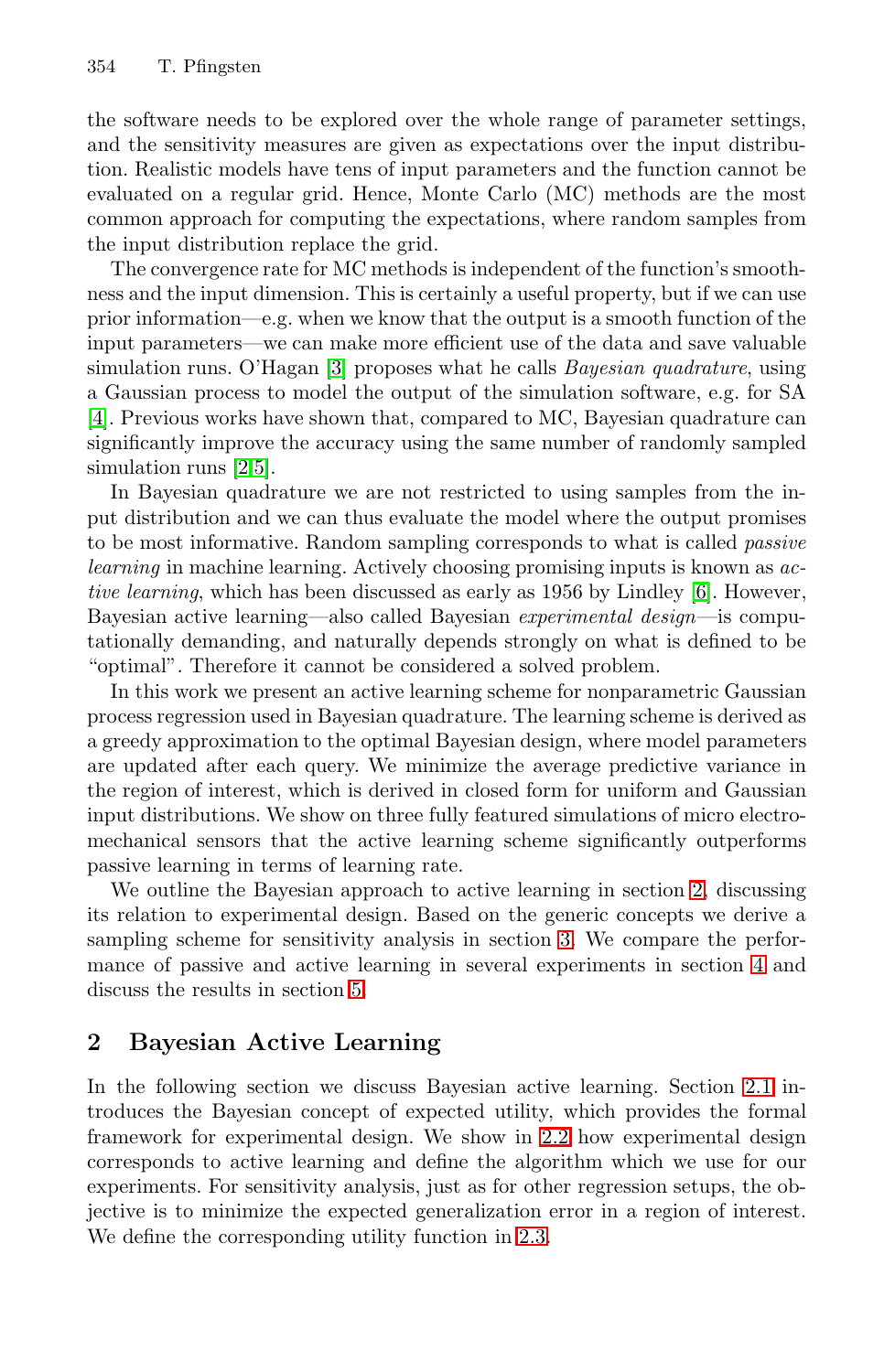#### <span id="page-2-0"></span>**2.1 The Expected Utility**

Active learning is a typical example for problems w[hi](#page-11-5)ch can be solved using Bayesian decision theory, where the purpose of the experiments is expressed in a utility function. The utility function will usually depend on uncertain quantities, such as model parameters and the outcomes of the experiments which are to be performed. We can therefore not directly optimize the utility function and need to average over these quantities according to our prior belief. After averaging out the unknowns, the utility function is called the Bayesian expected utility. Berger [7, Chap. 4] gives a comprehensive discussion of Bayesian decision theory, [8] and [9] review its application to optimal experimental design.

Assume our aim is to collect N samples, where we can choose inputs  $\mathbf{x} \in \mathbb{R}$  $\mathbb{R}^D$  at which we query targets  $y \in \mathbb{R}$ . We collect the targets in a vector **y** =  $(y_1, y_2 \ldots y_N)^T$  and the inputs in the *design matrix*  $\mathbf{X} = (\mathbf{x}_1, \mathbf{x}_2 \ldots \mathbf{x}_N)^T$ . We collect both in the *dataset*  $\mathcal{D} = \{X, y\}$ . To refer to the available data at time t of decision making we use the same symbol with a time index,  $\mathcal{D}_t$ .

Before any optimal sampling scheme can be computed, we need to specify what is to be meant by "optimal", i.e. we need to define some *utility function* 

<span id="page-2-2"></span>
$$
U(\mathbf{X}, \mathbf{y}, \boldsymbol{\theta} | \mathcal{D}_o) \ . \tag{1}
$$

The utility function usually depends on the design matrix **X** which is chosen to maximize  $U$ , the unknown outcomes of the experiments  $\mathbf{y}$ , and the unknown model parameters  $\theta$ . The objective may also depend on the model assumption and prior information  $\mathcal{D}_{o}$ . In contrast to the remaining quantities,  $\mathcal{D}_{o}$  is fixed.

<span id="page-2-1"></span>As mentioned above, we can usually quantify the utility of a design matrix only after observing the outcomes of the experiments and for given model parameters. Bayesian decision theory provides the formalism to handle these uncertain quantities: they need to be integrated out, using the prior distribution which corresponds to  $\mathcal{D}_{o}$ [,](#page-2-1)

$$
U(\mathbf{X}|\mathcal{D}_o) = \int \mathrm{d}\mathbf{y} \int \mathrm{d}\boldsymbol{\theta} \quad U(\mathbf{X}, \mathbf{y}, \boldsymbol{\theta}|\mathcal{D}_o) \quad \underbrace{p(\mathbf{y}|\mathbf{X}, \boldsymbol{\theta}, \mathcal{D}_o)}_{\text{model}} \underbrace{p(\boldsymbol{\theta}|\mathbf{X}, \mathcal{D}_o)}_{\text{prior}}.
$$
 (2)

As for the utility function we use the symbol  $U$  for the expected utility, simply omi[ttin](#page-11-7)g those arguments over which we have averaged.

Note, that in the expected utility (2) we assume that our prior assumptions are correct: As we average over the predictive distribution of the model  $p(\mathbf{y}|\mathbf{X}, \boldsymbol{\theta}, \mathcal{D}_o)$ and the prior  $p(\theta|\mathbf{X}, \mathcal{D}_0)$ , the loss does not account for unexpected parameter settings or measurements which cannot be explained by the model. MacKay [10] argues that this is the "Achilles' heel" of active learning. As we assume that we are completely certain about the model, an active learning scheme might tend to choose extreme designs which automatically confirm the model. O'Hagan discusses this problem in [11], where he introduces Gaussian processes as localized linear models. GPs relax the hard assumptions of parametric models, which can lead to designs with samples only at the limits of the input domain.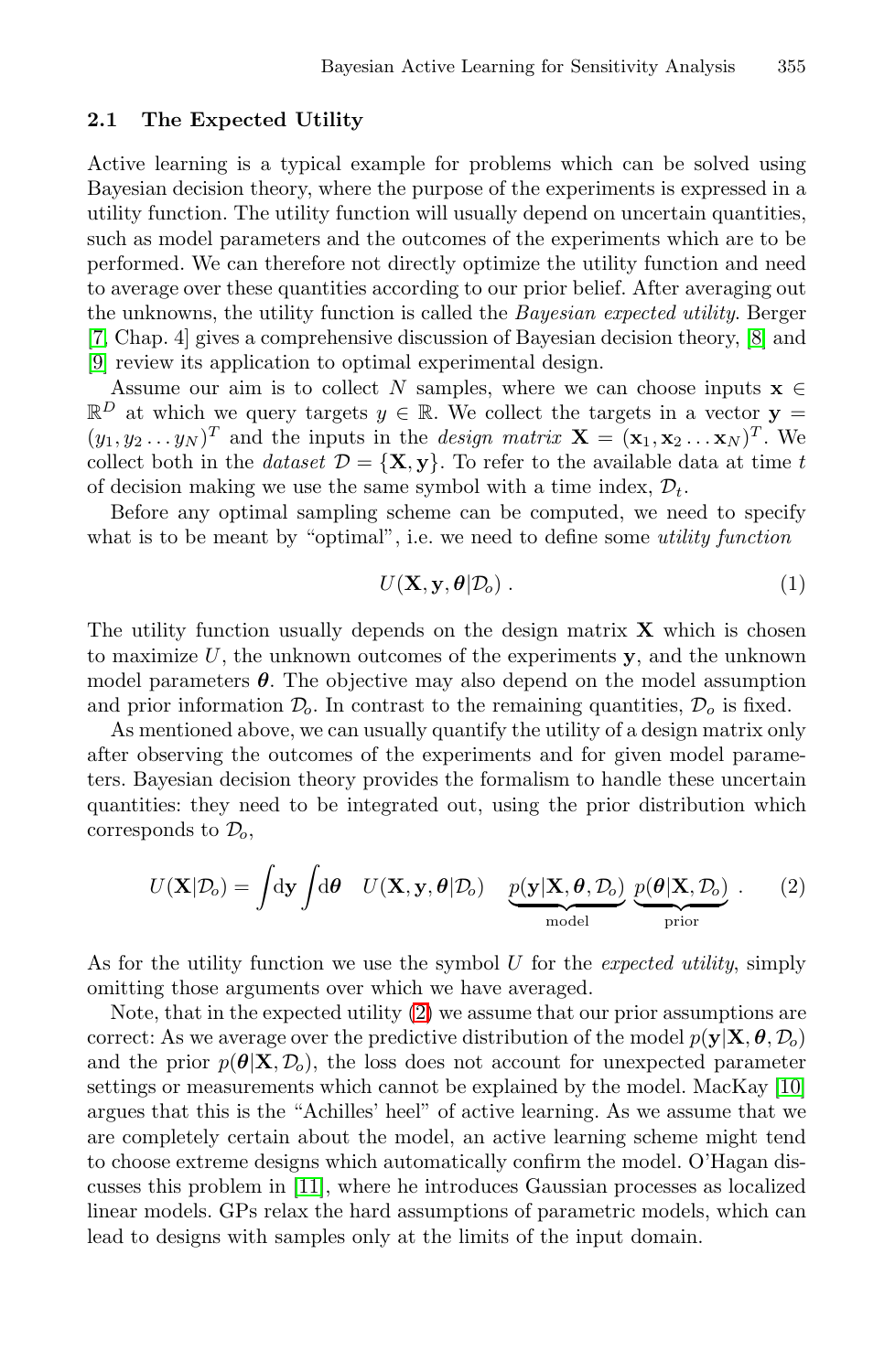### <span id="page-3-0"></span>**2.2 Greedy Scheme for Active Learning**

[E](#page-2-1)xperimental design has traditionally been used to determine a complete optimal design of N samples before any experiments are performed. The main issue is to find approximately optimal designs for large  $N$ , as the exact problem is NP-hard [12]. In the machine learning community the term "active learning" has replaced "experimental design". The focus has moved from planning a whole batch of experiments to actively planning the experiments one after the other, while updating the learning algorithm after each query. Although these approaches are quite different in their goal, both are optimally solved by maximizing the expected utility in (2).

In classical experimental design the queries **X** are planned as a batch, maximizing the expected utility  $U(\mathbf{X}|\mathcal{D}_o)$ . If we assume that we obtain the outcomes of all experiments at once the solution is optimal. However, if the results come one-by-one, we should refine the remaining experimental schedule in each step  $\ell$ , by considering the measured  $y_1, y_2 \ldots y_\ell$  in the prior belief  $\mathcal{D}_\ell$  at that time. In the Bayesian formalism it is clear that this information is correctly considered by maximizing  $U(\mathbf{x}_{\ell+1} \dots \mathbf{x}_N | \mathcal{D}_{\ell})$  in each query.

<span id="page-3-3"></span>Most active learning schemes avoid the computational burden of planning all remaining experiments by greedily planning only one step ahead, optimizing the expected utilities  $U(\mathbf{x}_{\ell+1}|\mathcal{D}_{\ell})$ . We use this query scheme for our experiments:

<span id="page-3-1"></span>

| <b>Algorithm 1.</b> Greedy active learning                                                                                            |
|---------------------------------------------------------------------------------------------------------------------------------------|
| <b>Require:</b> $N_o$ initial samples $\mathcal{D}_{N_o}$ .                                                                           |
| 1: for $\ell = N_o + 1$ to N do                                                                                                       |
| 2: find $\mathbf{x}_{\ell} \leftarrow \arg \max_{\mathbf{x}} U(\mathbf{x}   \mathcal{D}_{\ell-1}).$                                   |
| 3: query target $y_\ell$ to obtain new dataset $\mathcal{D}_\ell \leftarrow \mathcal{D}_{\ell-1} \cup \{(\mathbf{x}_\ell, y_\ell)\}.$ |
| $4:$ end for                                                                                                                          |

## <span id="page-3-2"></span>**2.3 Predictive Performance in a Region of Interest**

The utility function (1) formalizes the goal of the experimenter and may thus vary from problem to problem. Our aim in sensitivity analysis is to explore the output of the computer code in a region of interest, which is given by an input distribution  $p(x)$ . To measure the generalization error of the model we use its predictive variance, averaged over  $p(\mathbf{x})$ . Integrating out the unseen targets **y**, we obtain

$$
U(\mathbf{X}, \boldsymbol{\theta} | \mathcal{D}_o) = \underbrace{\int \mathrm{d}\mathbf{y} \ p(\mathbf{y} | \mathbf{X}, \boldsymbol{\theta}, \mathcal{D}_o)}_{\text{average over unseen}} \underbrace{\int \mathrm{d}\mathbf{x} \ p(\mathbf{x})}_{\text{average over tree}} \underbrace{\left[ -\text{var}[y | \mathbf{x}, \boldsymbol{\theta}, \mathcal{D}, \mathcal{D}_o] \right]}_{\text{objective: (negative)}}.
$$
 (3)

MacKay [10] discusses several utility functions to measure the generalization error in a region of interest. For the linear model information-based measures lead to so-called alphabetical designs [6,13,8]. While (3) is usually approximated e.g. using a sum over a pool of test cases, our setup allows for an exact solution. We derive the expected utility in the following section.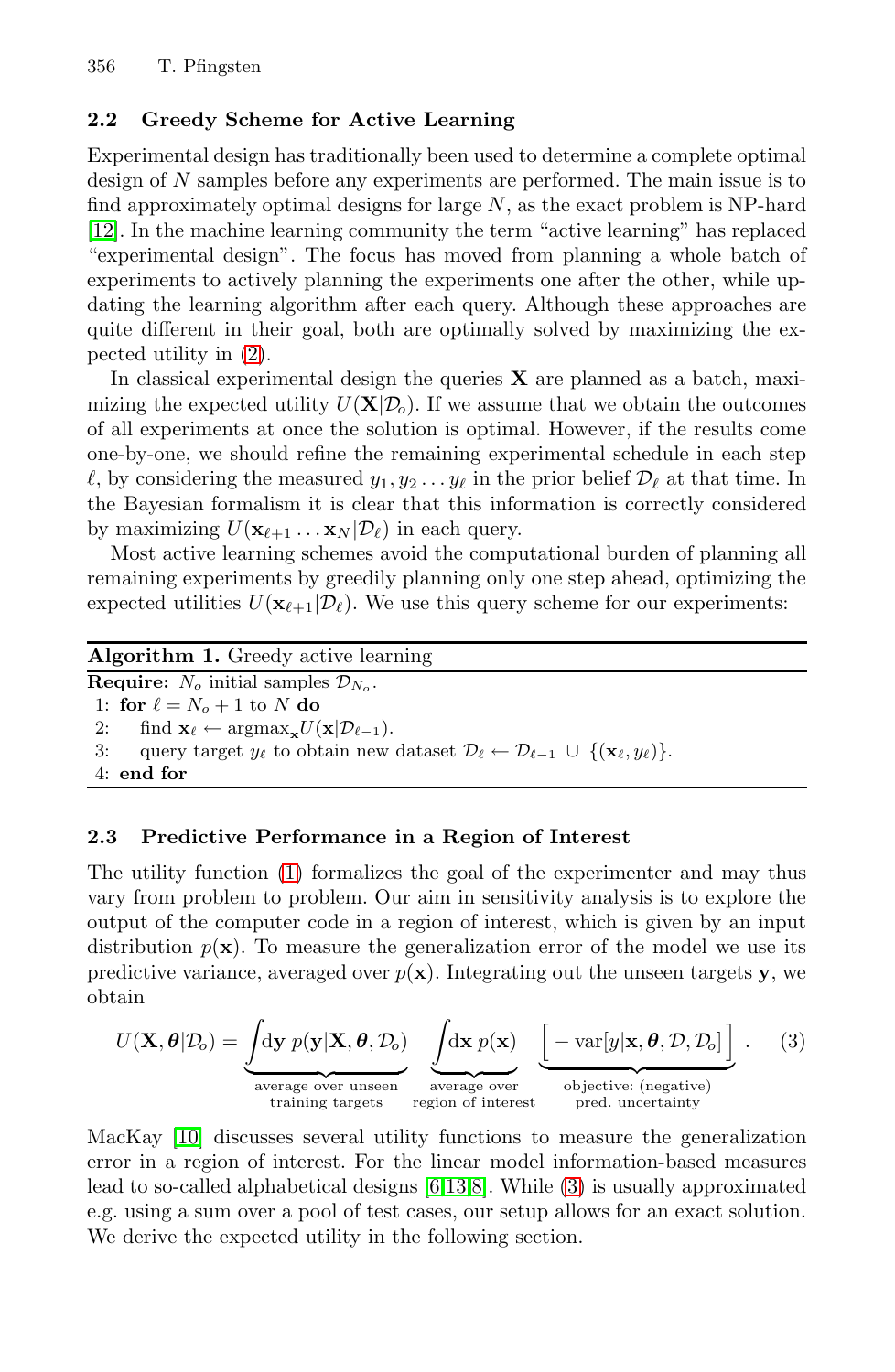## <span id="page-4-0"></span>**3 Active Learning for Nonlinear Sensitivity Analysis**

<span id="page-4-1"></span>In the preceding section we have outlined the generic concept of Bayesian active learning. We adapt the concepts to the application of Bayesian quadrature for sensitivity analysis (SA), deriving the resulting optimal sampling scheme in this section: We briefly outline SA and Bayesian quadrature in 3.1 and introduce Gaussian process regression in 3.2. We show in 3.3 how the Bayesian expected utility for SA can be derived in closed form.

#### **3.1 Bayesian Quadrature for Sensitivity Analysis**

<span id="page-4-2"></span>Global SA. The simulation software itself can be seen as a deterministic mapping from the input parameters **x** to an output  $f(\mathbf{x})$ . In combination with a known input distribution—which resembles fluctuations in mass production—the model can be used to determine the corresponding output distribution and the influence of single parameters.

<span id="page-4-3"></span>Whenever t[he](#page-11-8) fluctuations are not small enough to use a local approximation of f around the nominal value, we need to use a global analysis which explores the model over the complete range of  $p(x)$ . Global sensitivity measures are thus based on expectations of the type

$$
I[f] = \int \! \mathrm{d}\mathbf{x} \ p(\mathbf{x}) \ F[f(\mathbf{x})] \ , \tag{4}
$$

where  $F$  is some functional of  $f$  [1]. A first step is to compute the mean and variance of the output distribution, which are the basis for most sensitivity meas[ur](#page-4-2)es:

$$
\mathbf{E}_{\mathbf{x}}[f] = \int d\mathbf{x} \ p(\mathbf{x}) \ f(\mathbf{x}) \quad \text{and} \quad \text{var}_{\mathbf{x}}[f] = \int d\mathbf{x} \ p(\mathbf{x}) \ f^2(\mathbf{x}) - \mathbf{E}_{\mathbf{x}}[f]^2 \ . \tag{5}
$$

Classical quadrature and Monte Carlo. The integrals (4) can be evaluated using classical quadrature if the input space is low dimensional. The error of the trapezoidal rule, for example, scales as  $\mathcal{O}(N^{-2/D})$  for  $F[f] \in \mathcal{C}^2$ . For higher dimensions Monte Carlo (MC) estimates are to be preferred. The MC approximation [to](#page-11-9) [t](#page-11-9)he integrals (4) is the empirical mean,

$$
I[f] \approx \frac{1}{N} \sum_{\ell=1}^{N} F[f(\mathbf{x}_{\ell})], \quad \text{over samples } \mathbf{x}_{\ell} \text{ from } p(\mathbf{x}). \tag{6}
$$

MC methods are characterized by probabilistic error bounds which scale as  $\mathcal{O}(N^{-1/2})$ . The MC bounds are independent of the dimension D and only require  $F[f]$  to be integrable [14]. Hence, MC outperforms classical quadrature for  $D \geq 5$ .

*Bayesian quadrature.* As MC hardly makes any assumption about  $F[f]$ , it guarantees convergence in almost all cases. However, it is clear that the convergence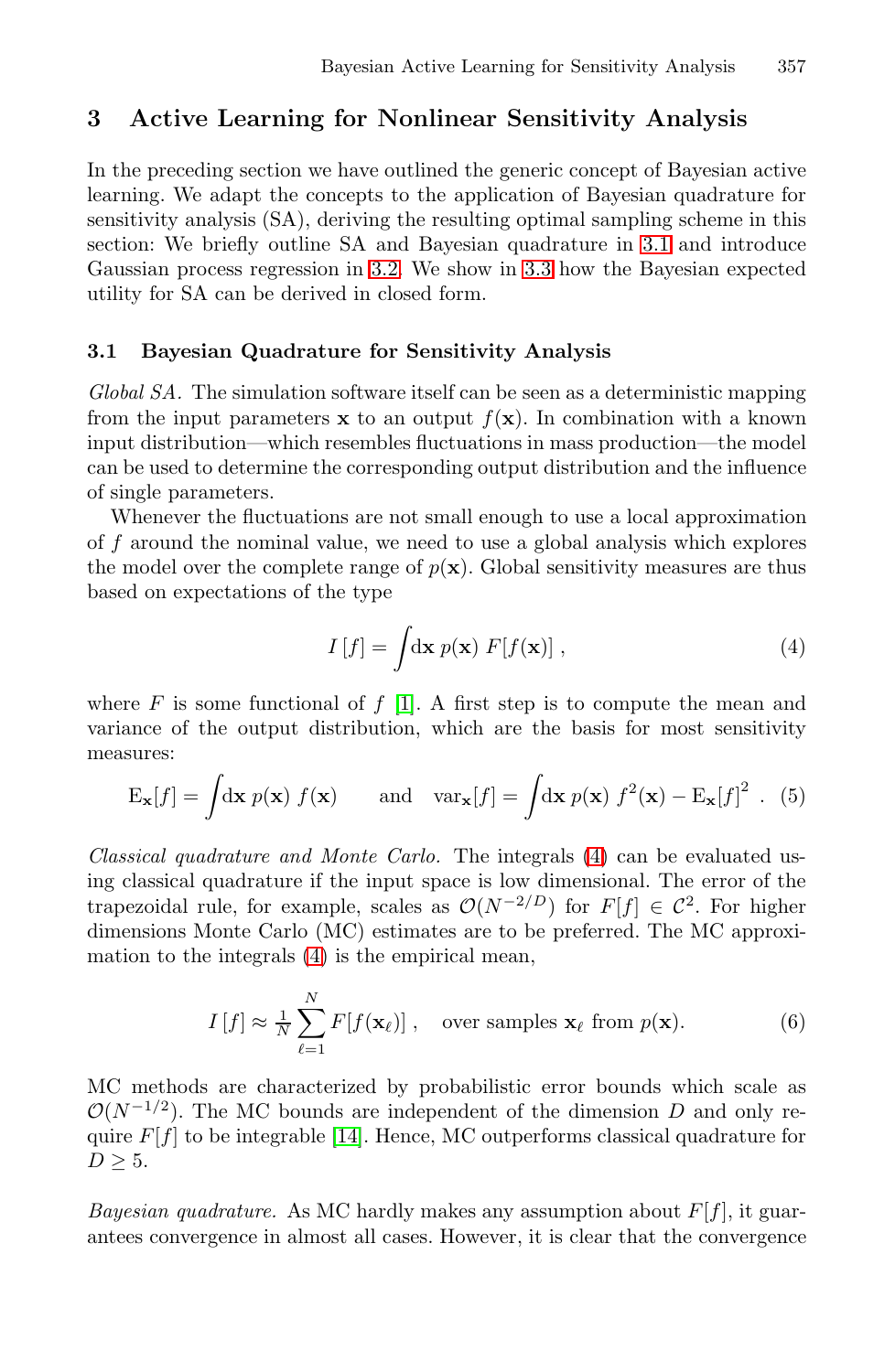rate could be better if we were able to incorporate prior knowledge into the estimates. Especially in machine learning such a trade off between bias and variance is well known to lead to a drastic improvement of the learning rate. O'Hagan [15] discusses this potential improvement of MC estimates, claiming that "Monte Carlo is fundamentally unsound".

O'Hagan [3] describes what he c[all](#page-4-2)s "Bayesian quadrature" to improve classical quadrature using a Gaussian process (GP) prior. Rasmussen and Williams [5] propose the "Bayesian Monte Carlo" method and show that it can outperform classical MC in high dimensions. The Bayesian quadrature scheme is:

| Algorithm 2. Baysian quadrature |  |  |  |
|---------------------------------|--|--|--|
|---------------------------------|--|--|--|

**Require:** simulation runs  $\mathcal{D}$ , possibly from an optimal design

- 1: train a Gaussian process to estimate f.
- 2: use the posterior  $p(f|\mathcal{D})$  to estimate the integral  $I[f]$  (4):

 $p(I|\mathcal{D}) = \int df \ p(f|\mathcal{D}) \left[ \int d\mathbf{x} \ p(\mathbf{x}) \ F[f(\mathbf{x})] \right] \ .$ 

The posterior distribution for the integral  $p(I|\mathcal{D})$  includes the remaining uncertainty. For SA the integrals for mean and variance (5) can be solved analytically.

Recall the error bounds of the trapezoidal rule and the MC method: MC hardly assumes any structure in f and its error scales as  $\mathcal{O}(N^{-1/2})$  according to the strong law of large numbers. In contrast, the trapezoidal rule assumes that the function is twice differentiable and uses linear interpolation. The error  $\mathcal{O}(N^{-2/D})$ , guaranteed by the Taylor expansion, is better than for MC in up to four dimensions, as more structure of the function is used.

The GP regression used in Bayesian quadratu[re](#page-11-10) can uncover the structure of functions in high dimensional spaces, and we can therefore expect to extend the favorable convergence rate to quadrature in higher dimensions. However, the improvement comes with the cost of restricting the method to functions covered by the GP prior.

#### **3.2 Gaussian Processes Applied to Bayesian Quadrature**

GP regression. A comprehensive introduction to GPs can be found in [16]. In the following we briefly outline the basic concepts. GPs are now widely used in machine learning, however, the model is long known for interpolation in computer experiments [17,18].

Assume we model a mapping f from the input parameters  $\mathbf{x} \in \mathbb{R}^D$  to an output  $f(\mathbf{x}) \in \mathbb{R}$ . Gaussian processes are defined by a (parameterized) mean and covariance function

$$
E[f(\mathbf{x})] = \mu(\mathbf{x}) \quad \text{and} \quad \text{cov}[f(\mathbf{x}), f(\mathbf{x}')] = k(\mathbf{x}, \mathbf{x}') , \quad (7)
$$

which model a known main contribution (mean) and deviations, whose structure is defined by the covariance function. We set the mean function to zero for notational simplicity, as this does not make any conceptual difference.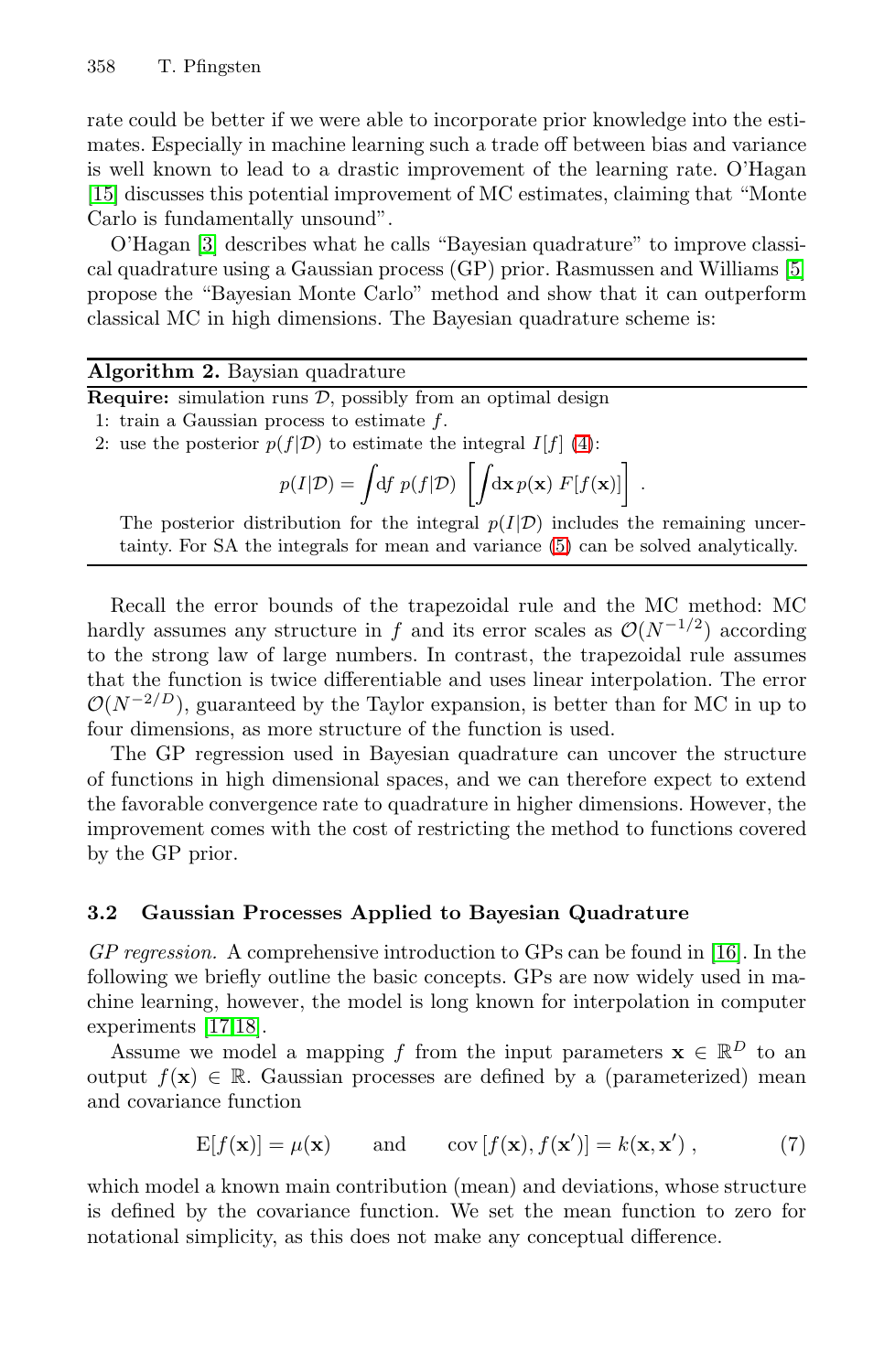The GPs' behavior is governed by the choice of the covariance function  $k(\mathbf{x}, \mathbf{x}')$ . A common choice is to assume that correlations between the function values decay exponentially, i.e.

$$
k(\mathbf{x}, \mathbf{x}') = w_o^2 \exp\left\{-\frac{1}{2}\left[(\mathbf{x} - \mathbf{x}')^T A^{-1}(\mathbf{x} - \mathbf{x}')\right]\right\}
$$
(8)

<span id="page-6-3"></span><span id="page-6-1"></span>with  $A = diag(w_1^2, \ldots, w_d^2)$ . The parameters  $w_o$  and  $w_1 \ldots w_D$  control the strength of the correlations and the typical length scales of the individual input dimensions. We collect the parameters in a vector  $\boldsymbol{\theta} = (w_o \dots w_D)$ .

Bayes' rule is used to combine observed data with the GP prior  $p(f|\theta)$ . Let the observed data  $D$  consist of a set of N possibly noisy observations  $y_{\ell}$  of function values  $f(\mathbf{x}_{\ell})$ . We assume normal noise, i.e.  $y_{\ell} = f(\mathbf{x}_{\ell}) + \epsilon_{\ell}$  with  $\epsilon \sim \mathcal{N}(\epsilon | 0, \sigma_{y}^{2}),$ and add the unknown variance  $\sigma_y^2$  to the parameter vector  $\theta$ . The predictive distribution at unseen inputs **x**<sup>∗</sup> is

$$
p(f^*|\mathbf{x}^*, \mathcal{D}, \boldsymbol{\theta}) = \mathcal{N}(f^*|m(\mathbf{x}^*), v(\mathbf{x}^*))
$$
(9a)

with mean 
$$
m(\mathbf{x}^*) = \mathbf{k}(\mathbf{x}^*)^T Q^{-1} \mathbf{y}
$$
 (9b)  
and variance  $v(\mathbf{x}^*) = k(\mathbf{x}^*, \mathbf{x}^*) - \mathbf{k}(\mathbf{x}^*)^T Q^{-1} \mathbf{k}(\mathbf{x}^*)$ ,

<span id="page-6-2"></span>where we have defined  $Q = K + \text{diag}[\sigma_y^2, \ldots, \sigma_y^2]$ , and used the abbreviations  $\mathbf{k}(\mathbf{x}^*) \in \mathbb{R}^N$  $\mathbf{k}(\mathbf{x}^*) \in \mathbb{R}^N$  $\mathbf{k}(\mathbf{x}^*) \in \mathbb{R}^N$  and  $K \in \mathbb{R}^{N \times N}$  with  $[\mathbf{k}(\mathbf{x}^*)]_\ell = k(\mathbf{x}_\ell, \mathbf{x}^*)$  and  $K_{i\ell} = k(\mathbf{x}_i, \mathbf{x}_\ell)$ . As d[escr](#page-6-1)ibed in [7, Chap. 3] we handle the hyper parameters  $\theta$  using the maximum likelihood II (ML-II) approach, which replaces the posterior distribution for the parameters by

$$
p(\boldsymbol{\theta}|\mathcal{D}) \approx \delta(\boldsymbol{\theta} - \hat{\boldsymbol{\theta}})
$$
 with  $\hat{\boldsymbol{\theta}} = \underset{\boldsymbol{\theta}}{\text{argmax}} [p(\mathcal{D}|\boldsymbol{\theta})]$ . (10)

<span id="page-6-0"></span>Bayesian quadrature. Having computed the posterior process  $p(f|\mathcal{D}, \hat{\theta})$ , we can estimate mean [o](#page-11-0)r variance of the o[ut](#page-11-11)put under  $p(\mathbf{x})$  (5) using the predictive mean and variance (9b) of the GP. The integral can be reduced to integrating products of the input distribution  $p(x)$  and the covariance function. All necessary integrals can be computed in closed form if the covariance function (8) is used and the input distribution is Gaussian,  $p(\mathbf{x}) = \mathcal{N}(\mathbf{x}|\mathbf{x}_o, B)$ , or uniform. A Gaussian input distribution can almost always be assumed for sensitivity analysis, as it describes natural fluctuations in mass production (strong law of large numbers). The uniform distribution is appropriate for plain regression setups. The derivation of the analytic expressions is given in [2,4].

## **3.3 Active Learning for Bay[esia](#page-11-12)n Quadrature**

In 3.1 we have argued why Bayesian quadrature uses the available data more efficiently than MC. In the following we discuss the optimal design which improves the convergence of Bayesian quadrature.

There is a large amount of work on the design of computer experiments [19,18,17]. Most work reports on methods of constructing space filling designs such as the Latin Hypercube design [20] for space filling in low dimensional projections, or the MaxiMin and MiniMax criteria [21]. These designs partly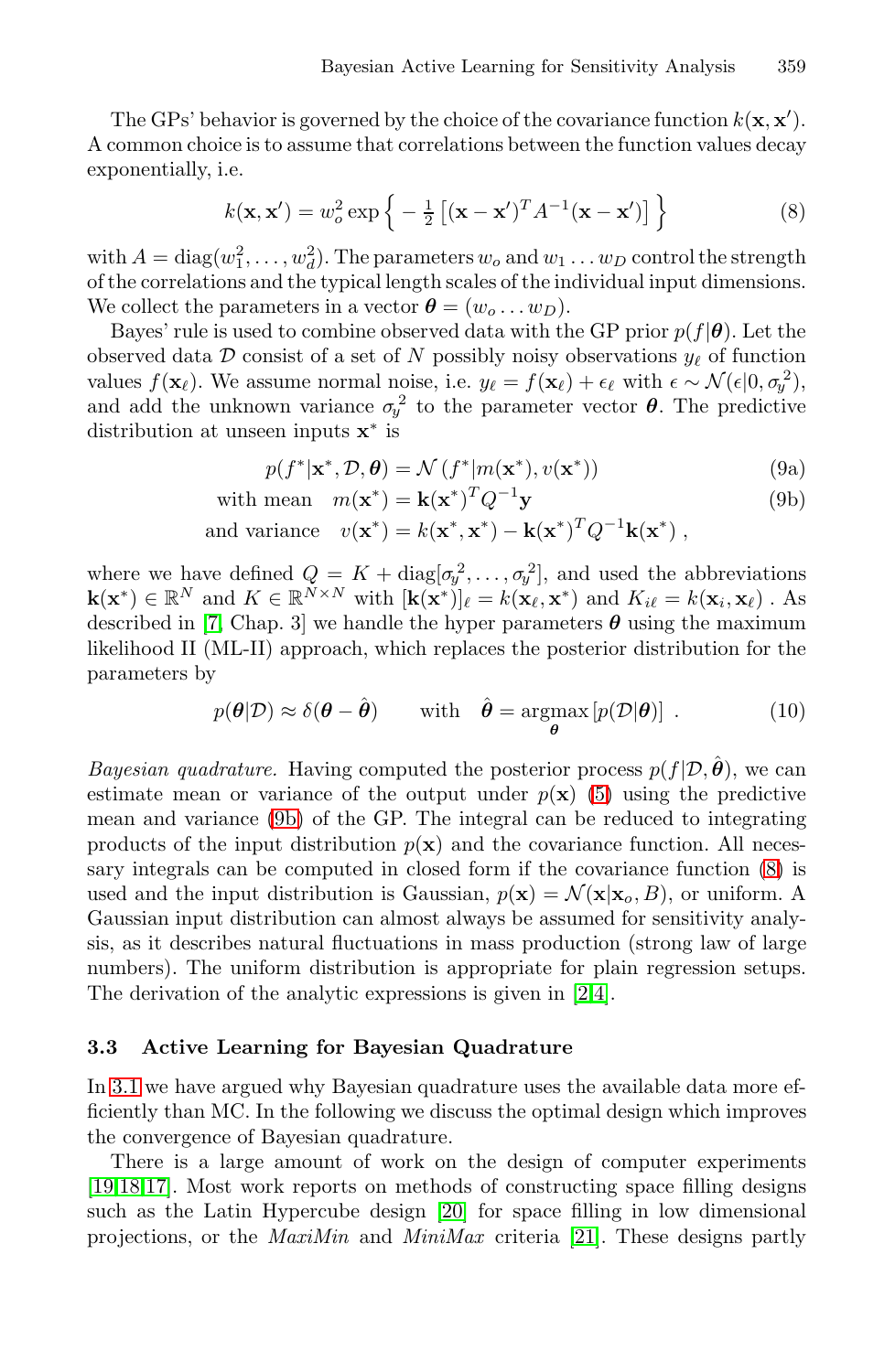correspond to special cases of Bayesian optimal designs, but they are mostly based on intuitive considerations. The problem of co[mp](#page-3-2)uting uniform designs in high dimensional spaces is well studied. However, how to learn an appropri[at](#page-3-3)e distance measure and how to treat the input distribution is often not clear. Space filling designs are used in quasi Monte Carlo metho[ds](#page-2-1) to improve the MC bounds by m[in](#page-3-2)imizing the discrepancy [14]. However, they are still limited to (depen[den](#page-6-2)t) samples from  $p(\mathbf{x})$ .

For Bayesian sensitivity analysis we can do more [tha](#page-6-1)n space filling, as we explicitly know the input distribution which is naturally given by the fluctuations in mass-production. Based on the expected predictive variance over  $p(\mathbf{x})$  (3) we derive a Bayesian optimal design which is exact other than using the greedy scheme (algorithm 1):

 $U(\mathbf{x}_{\ell}|\mathcal{D}_{\ell-1})$  is given as an integral over the unknown quantities  $y_{\ell}$  and  $\boldsymbol{\theta}$  (2) and the input distribution  $p(x)$  (3). The averag[e o](#page-6-3)ver the parameters  $\boldsymbol{\theta}$  is trivial in the ML-II frame[wo](#page-7-0)rk (10) where we integrate over a  $\delta$ -distribution around  $\hat{\theta}$ . The integral over  $p(y_\ell | \mathbf{x}_\ell, \hat{\theta}, \mathcal{D}_{\ell-1})$  collapses as the predictive variance (9b) is independent of  $y_{\ell}$ . We are left with the integral

$$
U(\mathbf{x}_{\ell}|\mathcal{D}_{\ell-1}) = \int \! \mathrm{d}\mathbf{x} \ p(\mathbf{x}) \ \left[ -\text{var}\Big[y|\mathbf{x}, \mathcal{D}_{\ell}, \hat{\boldsymbol{\theta}}\Big] \ \right], \tag{11}
$$

<span id="page-7-2"></span>which can be solved analytically. For notational simplicity we compute the utility for adding a sample  $\tilde{\mathbf{x}}$  to the dataset  $\mathcal{D}$  and use the definitions in (9). The change in the predictive variance  $is<sup>1</sup>$ 

$$
\text{var}[y|\mathbf{x}, \mathcal{D}, (\tilde{\mathbf{x}}, \tilde{y})] - \text{var}[y|\mathbf{x}, \mathcal{D}] = -\frac{\left[k(\mathbf{x}, \tilde{\mathbf{x}}) - \mathbf{k}(\mathbf{x})^T Q^{-1} \mathbf{k}(\tilde{\mathbf{x}})\right]^2}{\text{var}[\tilde{y}|\tilde{\mathbf{x}}, \mathcal{D}]}, \quad (12)
$$

which, through integr[ati](#page-7-1)ng over  $p(\mathbf{x})$ , leads to

$$
U(\tilde{\mathbf{x}}|\mathcal{D}) = \text{const} + \int \mathrm{d}\mathbf{x} \ p(\mathbf{x}) \ \frac{\left[k(\mathbf{x}, \tilde{\mathbf{x}}) - \mathbf{k}(\mathbf{x})^T Q^{-1} \mathbf{k}(\tilde{\mathbf{x}})\right]^2}{\text{var}[\tilde{y}|\tilde{\mathbf{x}}, \mathcal{D}]}
$$
\n
$$
= \text{const} + \frac{\left[l(\tilde{\mathbf{x}}, \tilde{\mathbf{x}}) + \left(Q^{-1}\mathbf{y}\right)^T L \left(Q^{-1}\mathbf{y}\right) - 2 \left(Q^{-1}\mathbf{y}\right)^T \mathbf{1}\right]}{\text{var}[\tilde{y}|\tilde{\mathbf{x}}, \mathcal{D}]}
$$
\n(13)

<span id="page-7-0"></span>As an integral over a product of Gaussians<sup>2</sup>  $l(\mathbf{x}', \mathbf{x}'') = \int d\mathbf{x} \ p(\mathbf{x}) \ k(\mathbf{x}, \mathbf{x}') k(\mathbf{x}, \mathbf{x}'')$ is easily solved analytically.

<span id="page-7-1"></span>In our learning scheme we optimize (13) by using the maximum  $U(\tilde{\mathbf{x}}|\mathcal{D})$  from a pool of 10 000 samples  $\tilde{\mathbf{x}}$  from  $p(\mathbf{x})$  and 10 000 from a Gaussian with variance 2B, which is resampled for each draw<sup>3</sup>.

<sup>2</sup> As for k we use:  $\mathbf{l}(\tilde{\mathbf{x}}) \in \mathbb{R}^N$ ,  $L \in \mathbb{R}^{N \times N}$  with  $[\mathbf{l}(\tilde{\mathbf{x}})]_\ell = l(\mathbf{x}_\ell, \tilde{\mathbf{x}})$  and  $L_{i\ell} = l(\mathbf{x}_i, \mathbf{x}_\ell)$ .

<sup>&</sup>lt;sup>1</sup> The predictive variance is given by  $(9b)$ . The change for an additional sample can be derived using a rank-one update of  $Q^{-1}$ . The utility is also valid for both, noisy  $(\sigma_y \neq 0)$  and exact  $(\sigma_y = 0)$  observations y.

<sup>&</sup>lt;sup>3</sup> The number of samples in the pool is somewhat arbitrary. We have made the pool large enough to obtain stable performance. To improve this brute-force optimization of (13) one can use a gradient based method to find the maximum, starting from several points to avoid local extrema.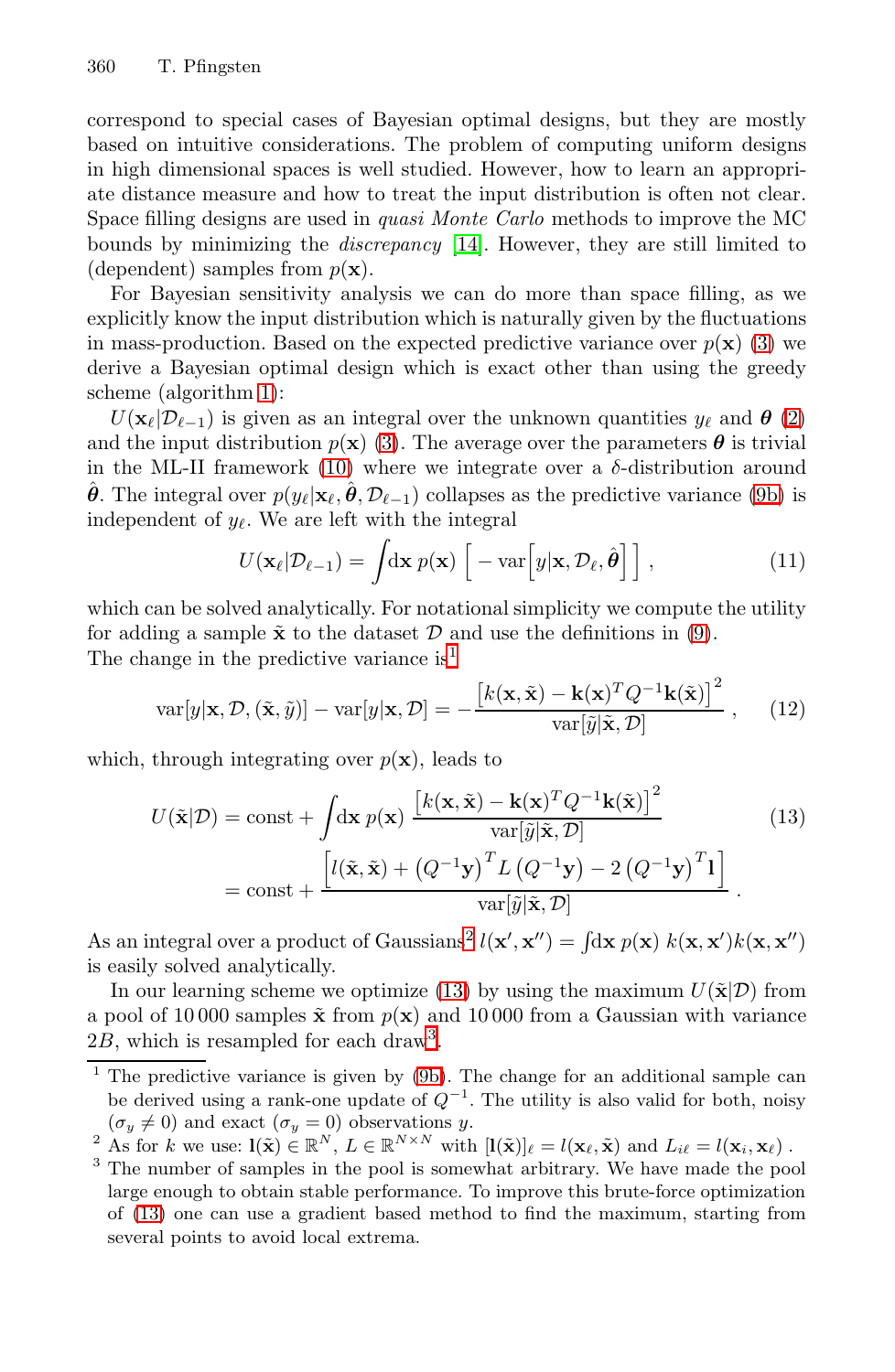

**Fig. 1.** Random samples compared to optimal designs. Plot (a) shows 200 independent samples from the input distribution  $p(x) = \mathcal{N}(0, 1)$ . Plots (b) shows a Latin Hypercube design with 200 samples. In (c–f) we have plotted optimal designs of 200 points  $(\bullet)$ , computed using 10 initial samples ( $\times$ ). The noise was set to a small level ( $\sigma_y^2 = 10^{-5}$ ,  $w<sub>o</sub> = 1$ ). In contrast to random samples, optimal designs tend to spread the samples well apart from each other, where the length scales control the distances between the points. Latin Hypercube stratifies the design only on one dimensional projections, and uncovered [area](#page-11-13)s can still be found.

Illustrative example. To visualize the difference between random samples and optimal designs, we have plotted two dimensional examples with 200 points each in figure 1. We have chosen a Gaussian input distribution with  $\mathbf{x}_o = \mathbf{0}$  and  $B = \text{diag}(1, 1)$ . Observe, in plot (a), that random samples tend to leave large areas under the input distribution uncovered, while we find some dense clusters. Naturally, most samples are found around  $\mathbf{x}_o$ .

Latin Hypercube sampling [20], plot (b), stratifies the design on one dimensional projections, but may show poor filling in the full space. Latin Hypercube designs sample from  $p(\mathbf{x})$ . Therefore they hardly provide points from low-density areas.

By considering prior measurements, the Bayesian scheme can adjust the length scales  $w_{\ell}$  to reflect the variability of the function in each dimension. Plots (cf) show the optimal designs for very short and long length scales. When the length scale parameter is very small  $(w_1 = w_2 = 0.08$  in plot c), the correlations between function values decay rapidly and measurements need to be placed very close to each other. As the weighting factor  $p(\mathbf{x})$  decreases with  $|\mathbf{x}|$ , the first 200 inputs are chosen close to **0**. For  $w_1 = w_2 = 1.7$  (f), which corresponds to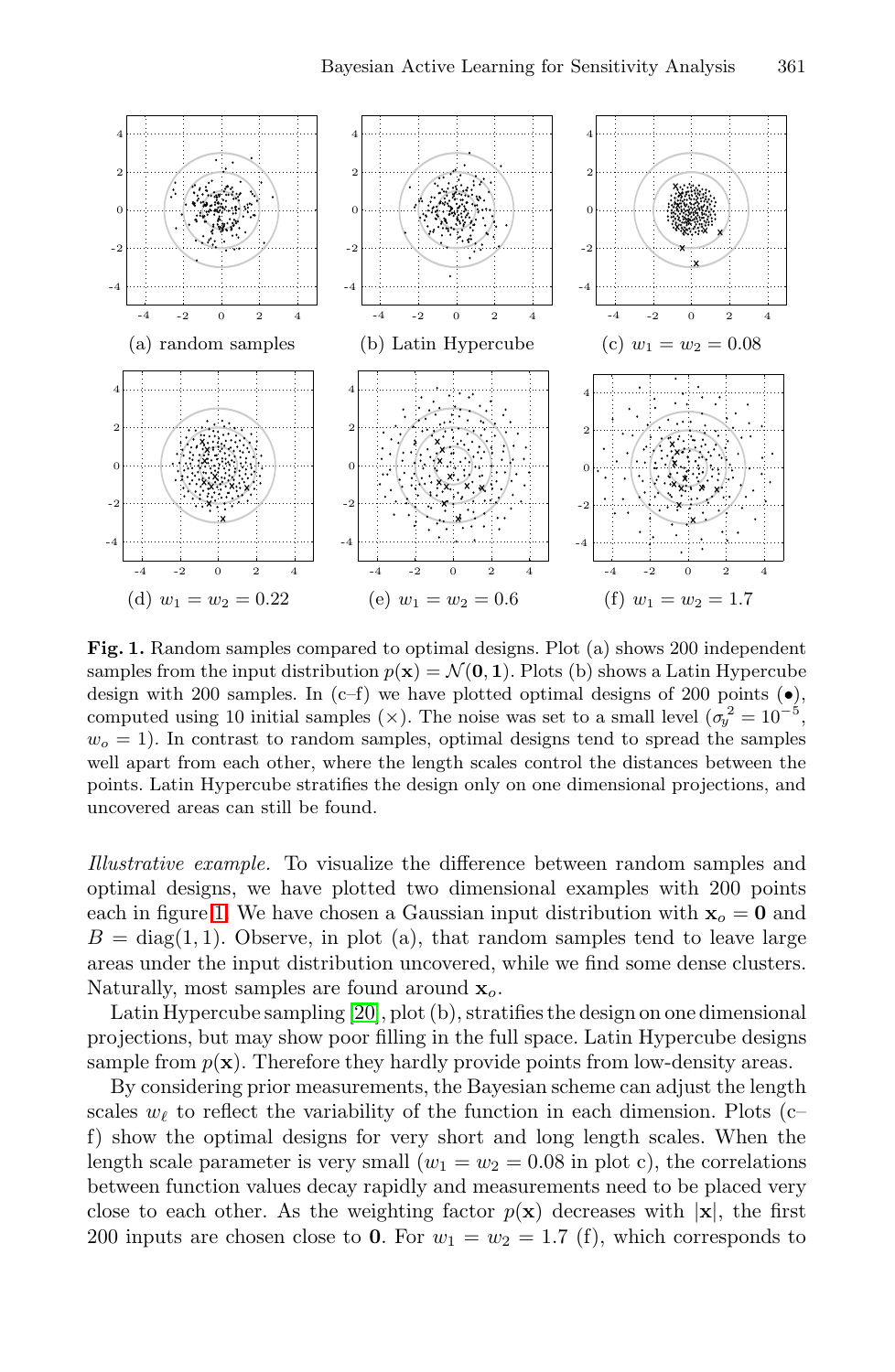

<span id="page-9-1"></span>

**Fig. 2.** Learning rates for the pressure sensor model: The estimates for the output variance using the MC method, passive and active Bayesian quadrature are plotted in the left panel. The test error for active and passive learning is shown in the right panel. The error bars indicate the median, minimum and maximum value out of 35 runs.

<span id="page-9-0"></span>a smoother function, the inputs are chosen much further apart and the input distribution is explored even where we would hardly draw a random sample from  $p(x)$ . Note that the length scales are adjusted in the ML-II scheme each time a new measurement has been observed. Hence, the sampling scheme adapts to the characteristics of the output function.

## **4 Experiments**

When the underlying model is correct we can be certain to improve the learning rate in the Bayesian active learning scheme. It is not clear, however, how much improvement the scheme gives in real applications. The Bayesian sensitivity analysis, as presented above, is used for the design analysis of novel micro electromechanical sensors at Robert Bosch GmbH. We have [te](#page-9-1)sted the active learning scheme on three fully featured models of different devices, which are based on FEM simulations.

We have analyzed the model of a pressure sensor with 28 fluctuating parameters, of an accelerometer with 29 parameters, and a yaw rate sensor with 15 parameters. In all cases we have initialized the active scheme with  $N_o = 20$ random samples from  $p(x)$ . To test the generalization error we have used an independent test set of 22 950, 30 000 and 50 000 samples from  $p(\mathbf{x})$ .

The learning curves for the pressure sensor model are shown in figure 2. The plot on the left hand side compares the accuracy of the variance estimate using the simple MC method and the Bayesian quadrature with random and actively chosen samples. On 300 samples the Bayesian quadrature is by an order of magnitude more accurate than the MC method, and by using active learning we gain another factor of five. The plot to the right shows the mean squared error on the test set, which reflects this improvement.

For the accelerometer and the yaw rate sensor we show the learning curves in figure 3. As in the other example, the active scheme clearly outperforms passive learning. At 270 samples we gain roughly a factor five in accuracy. Note, that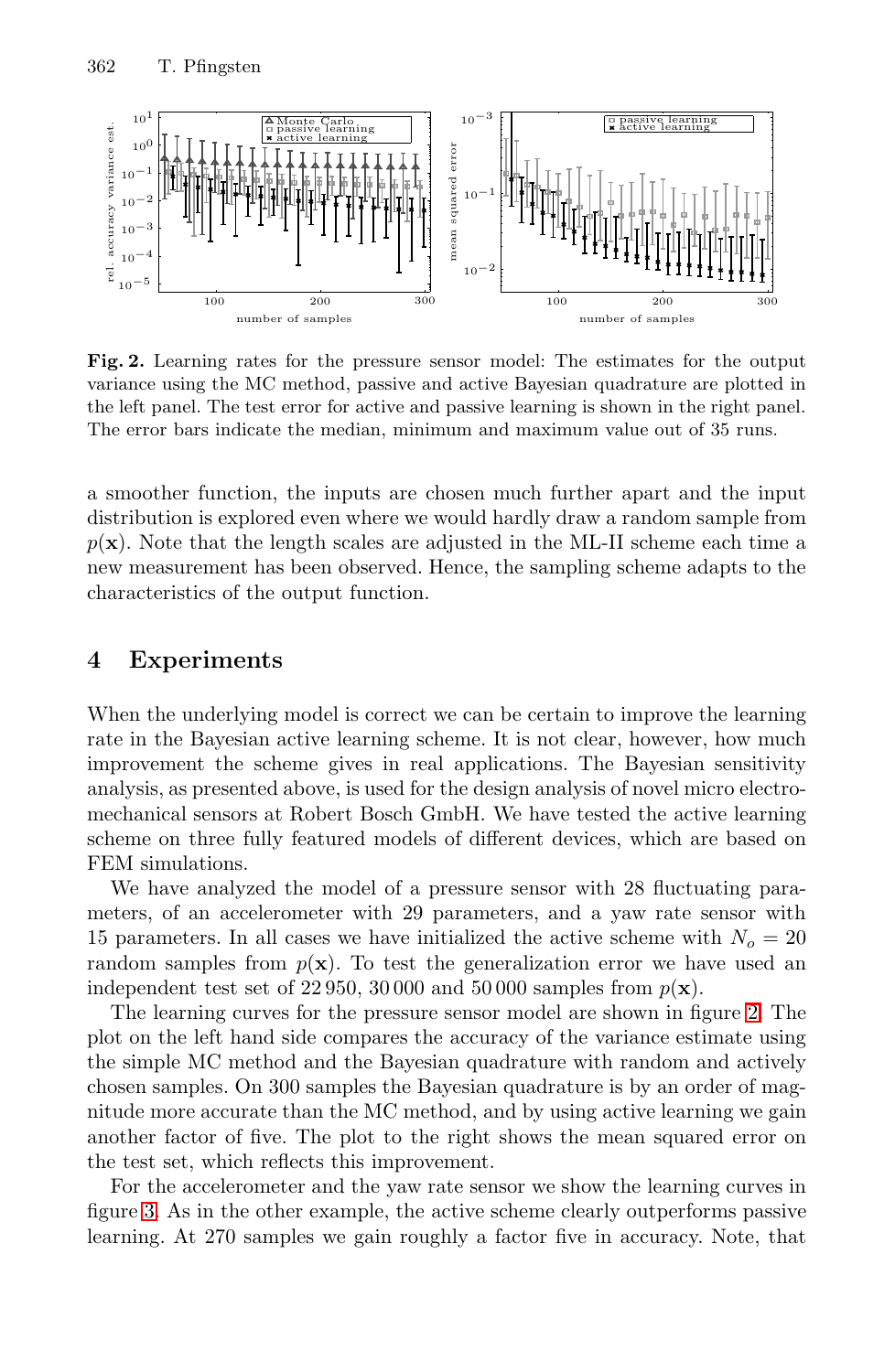

**Fig. 3.** Learning curves for the model of the accelerometer (left) and the yaw rate sensor (right). The markers indicate the median of 6 (left) and 3 (right) runs, the error bars cover the interval from the minimal to the maximal value.

the performance for random sampling scatters much stronger than that of the active scheme, as the latter is only partly randomized.

## <span id="page-10-0"></span>**5 Discussion**

Monte Carlo estimates are commonly used to explore the global behavior of computer models for sensitivity analysis. They have the advantage that they are simple to implement and that they do not make strong assumptions about the structure of the output. However, MC may not be feasible when the function is computationally too complex to be evaluated at a great number of parameter settings.

In industrial engineering computer experiments often model the behavior of complete physical systems, and they are used to analyze the robustness of a design with respect to fluctuations in mass production. For many models a sensitivity analysis is not feasible using the MC approach. Bayesian quadrature can resolve the problem by using the available data more efficiently.

In SA we are given—in contrast to most benchmark problems in machine learning—the region of interest and simulation software which can be called at any input. We can therefore use an active learning scheme which calls the software where the evaluation promises most informative. In contrast to previous work, which mainly uses space filling designs, our approach directly optimizes the Bayesian expected utility and updates the model parameters in each step. As the input distribution in SA is Gaussian, we can compute the expected utility analytically.

To quantify the benefit of the active learning scheme we have used three high dimensional, fully featured models from industrial engineering, which resemble micro electro-mechanical sensors. The models have up to 29 uncertain inputs, where the input distributions reflect fluctuations from mass production.

Bayesian quadrature proves much more efficient than the simple MC method. Compared to passive Bayesian quadrature with random samples from  $p(\mathbf{x})$ , the active learning scheme leads to a significant improvement of the generalization error. By using a uniform input distribution, the learning scheme can be applied to standard regression setups.